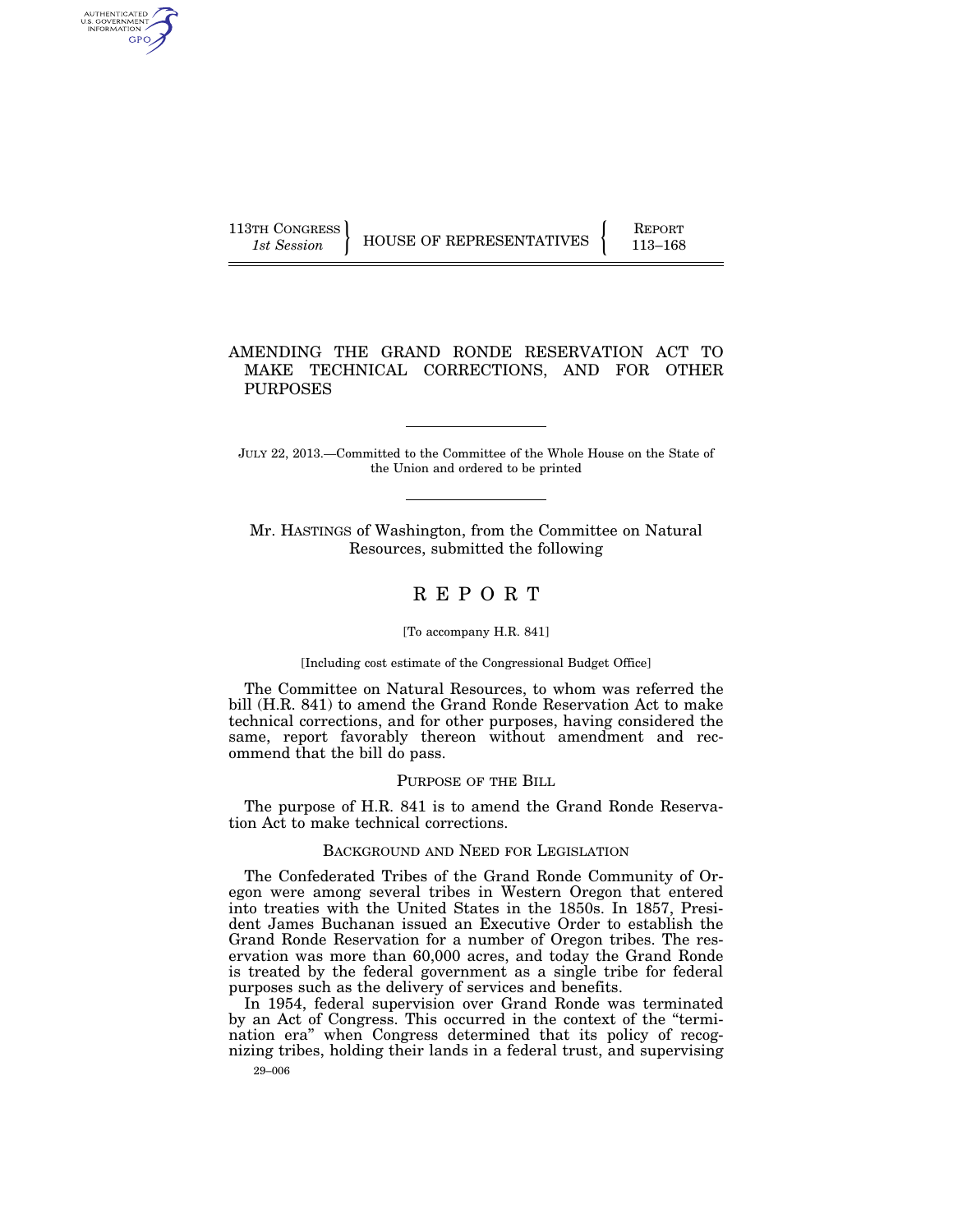their affairs made Indians wards of the government and thereby restricted their freedom to use their lands.

After a number of tribes in various parts of the United States were terminated by Congress, Indian people objected to the policy, arguing that they were not fully consulted or informed as to its consequences. Over the years, Congress has restored a number of the terminated tribes to recognized tribal status. In 1983, Congress enacted the Grand Ronde Restoration Act (Public Law 96–165) to extend recognition to the Grand Ronde Indians and establish a process for the tribal government to organize itself. The Act further required the Department of the Interior and the tribe to develop a plan for creating a reservation, but required any reservation to be established through an Act of Congress.

In 1988, Congress enacted the Grand Ronde Reservation Act. This Act and subsequent Acts created a reservation for the tribe mostly within the boundaries of the former 1857 Grand Ronde Reservation in Polk and Yamhill counties. Today, the tribe has a total of 10,311 acres of trust land. According to the tribe, all but 259 acres of these lands are forested, and the tribe is actively engaged in timber management. The non-forested trust parcels host tribal buildings and housing, a casino, and other infrastructure. To increase its trust land base within the boundaries of its former (terminated) reservation, Grand Ronde has been acquiring new lands which it then applies to put in trust through Interior's regulatory process.

H.R. 841 eases the process for the Grand Ronde Tribe to apply for trust land within the original boundaries of its former 1857 reservation, which encompassed a 60,000-plus-acre area in Polk and Yamhill Counties, Oregon. The bill also deems property placed in trust for the tribe after 1988 to be part of the tribe's reservation. Finally, the bill places specific tracts of land totaling 288 acres in trust for the tribe in its former reservation.

#### COMMITTEE ACTION

H.R. 841 was introduced on February 26, 2013, by Congressman Kurt Schrader (D–OR). The bill was referred to the Committee on Natural Resources, and within the Committee to the Subcommittee on Indian and Alaska Native Affairs. On May 16, 2013, the Subcommittee on Indian and Alaska Native Affairs held a hearing on the bill. On June 12, 2013, the Full Natural Resources Committee met to consider the bill. The Subcommittee on Indian and Alaska Native Affairs was discharged by unanimous consent. No amendments were offered and the bill was then adopted and ordered favorably reported to the House of Representatives by unanimous consent.

## COMMITTEE OVERSIGHT FINDINGS AND RECOMMENDATIONS

Regarding clause  $2(b)(1)$  of Rule X and clause  $3(c)(1)$  of rule XIII of the Rules of the House of Representatives, the Committee on Natural Resources' oversight findings and recommendations are reflected in the body of this report.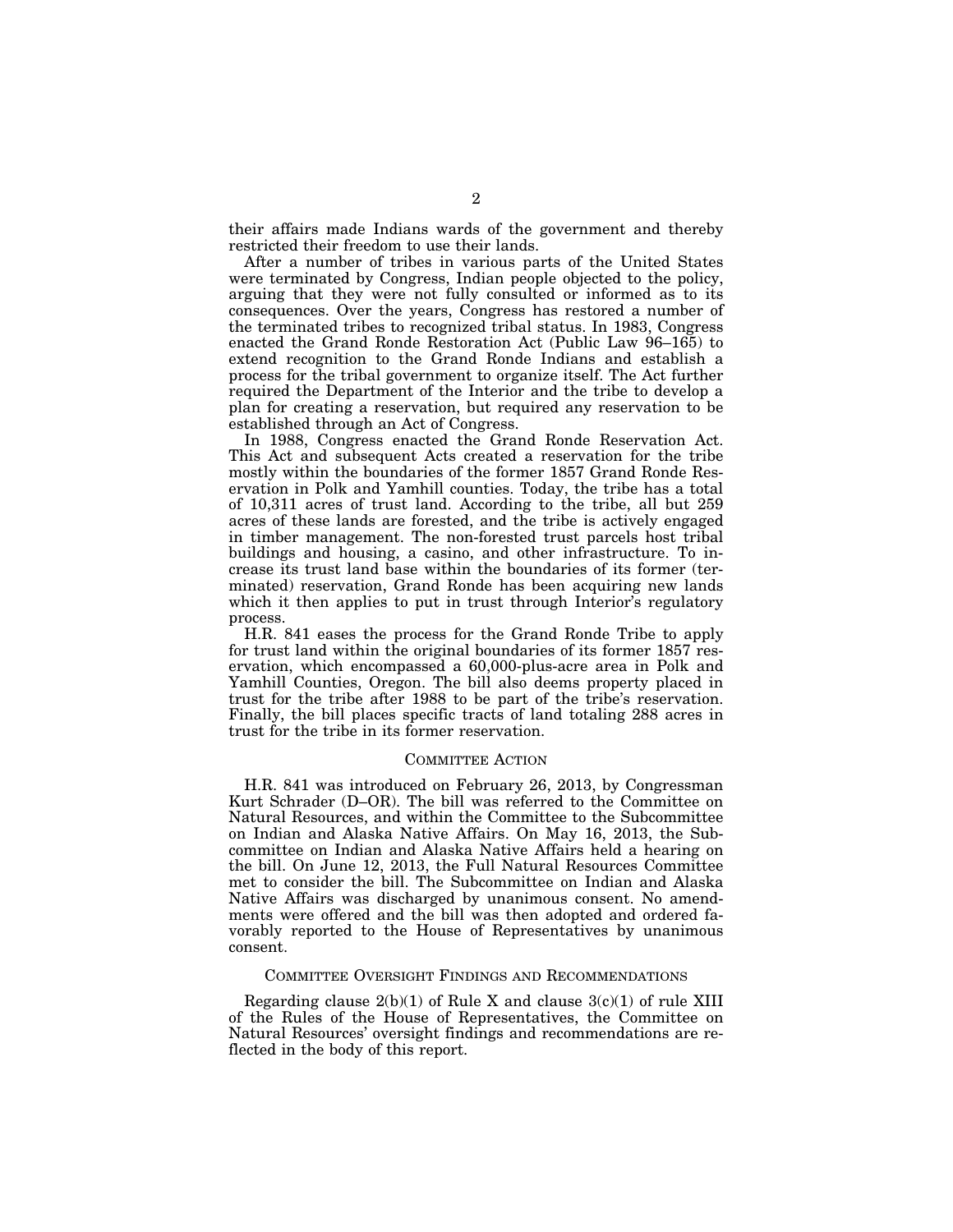## COMPLIANCE WITH HOUSE RULE XIII

1. Cost of Legislation. Clause 3(d)(1) of rule XIII of the Rules of the House of Representatives requires an estimate and a comparison by the Committee of the costs which would be incurred in carrying out this bill. However, clause  $3(d)(2)(B)$  of that rule provides that this requirement does not apply when the Committee has included in its report a timely submitted cost estimate of the bill prepared by the Director of the Congressional Budget Office under section 402 of the Congressional Budget Act of 1974. Under clause 3(c)(3) of rule XIII of the Rules of the House of Representatives and section 403 of the Congressional Budget Act of 1974, the Committee has received the following cost estimate for this bill from the Director of the Congressional Budget Office:

## *H.R. 841—A bill to amend the Grand Ronde Reservation Act to make technical corrections, and for other purposes*

H.R. 841 would authorize the Secretary of the Interior to take into trust 288 acres of property located within the boundaries of the original reservation of the Confederated Tribes of the Grand Ronde Community of Oregon. The bill also would modify the process that the Secretary uses to evaluate land to take into trust for the tribe. In addition, all property taken into trust by the Secretary within the boundaries of the tribe's original reservation after September 9, 1988, would be considered part of that reservation.

Based on information provided by the Department of the Interior, CBO estimates that implementing H.R. 841 would have no significant impact on the federal budget. CBO estimates that the legislation would not significantly affect the cost of processing applications to take land into trust or the cost of administering the tribes' trust lands. Enacting H.R. 841 would not affect direct spending or revenues; therefore, pay-as-you-go procedures do not apply.

H.R. 841 contains no intergovernmental or private-sector mandates as defined by the Unfunded Mandates Reform Act and would not affect the budgets of state, local, or tribal governments.

The CBO staff contact for this estimate is Martin von Gnechten. The estimate was approved by Theresa Gullo, Deputy Assistant Director for Budget Analysis.

2. Section 308(a) of Congressional Budget Act. As required by clause  $3(c)(2)$  of rule XIII of the Rules of the House of Representatives and section 308(a) of the Congressional Budget Act of 1974, this bill does not contain any new budget authority, spending authority, credit authority, or an increase or decrease in revenues or tax expenditures. Based on information provided by the Department of the Interior, CBO estimates that implementing H.R. 841 would have no significant impact on the federal budget.

3. General Performance Goals and Objectives. As required by clause  $3(c)(4)$  of rule XIII, the general performance goal or objective of this bill is to amend the Grand Ronde Reservation Act to make technical corrections.

## EARMARK STATEMENT

This bill does not contain any Congressional earmarks, limited tax benefits, or limited tariff benefits as defined under clause 9(e),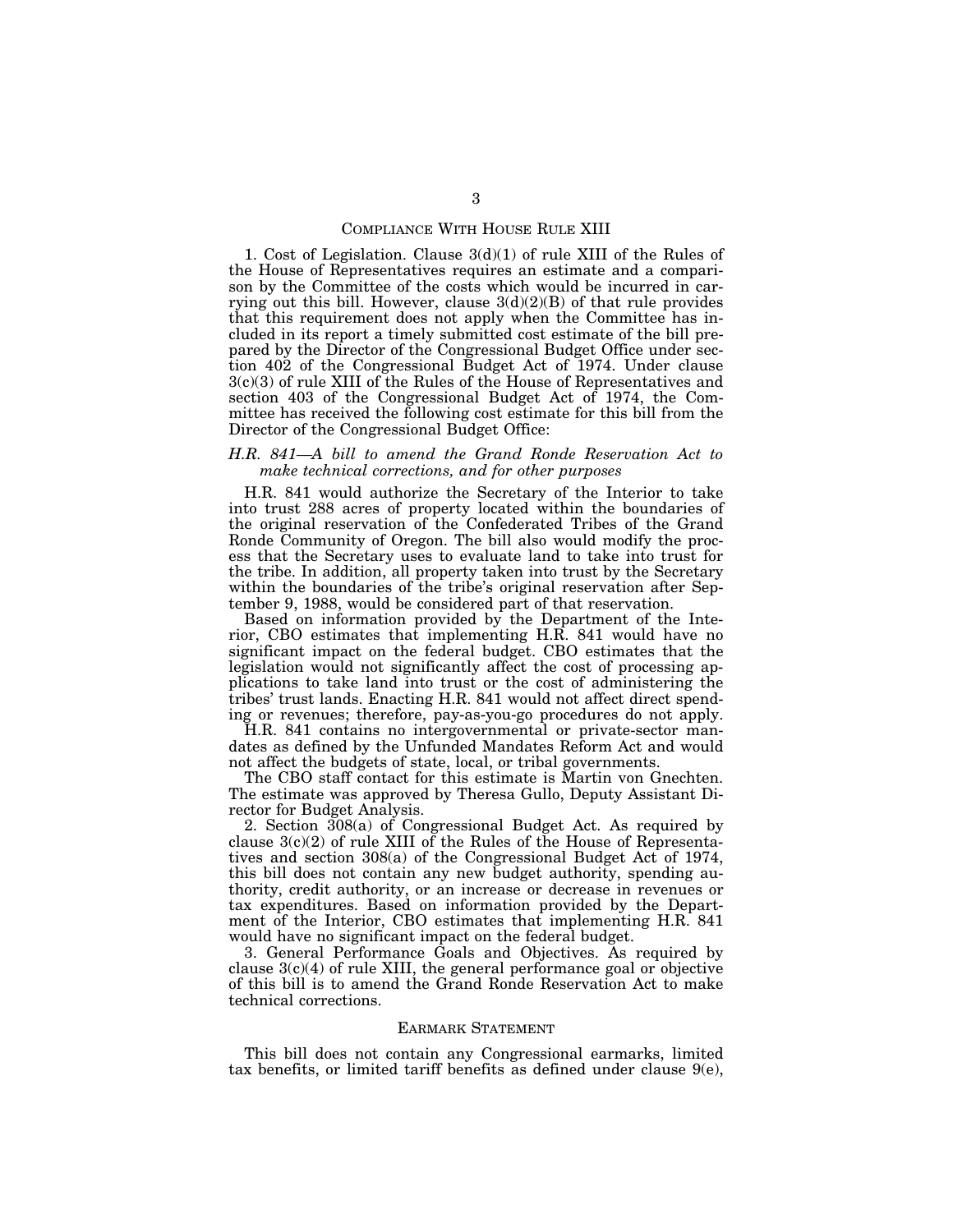9(f), and  $9(g)$  of rule XXI of the Rules of the House of Representatives.

## COMPLIANCE WITH PUBLIC LAW 104–4

This bill contains no unfunded mandates.

## COMPLIANCE WITH H. RES. 5

Directed Rule Making. The Chairman does not believe that this bill directs any executive branch official to conduct any specific rule-making proceedings.

Duplication of Existing Programs. This bill does not establish or reauthorize a program of the federal government known to be duplicative of another program. Such program was not included in any report from the Government Accountability Office to Congress pursuant to section 21 of Public Law 111–139 or identified in the most recent Catalog of Federal Domestic Assistance published pursuant to the Federal Program Information Act (Public Law 95–220, as amended by Public Law 98–169) as relating to other programs.

### PREEMPTION OF STATE, LOCAL OR TRIBAL LAW

This bill is not intended to preempt any State, local or tribal law.

### CHANGES IN EXISTING LAW MADE BY THE BILL, AS REPORTED

In compliance with clause 3(e) of rule XIII of the Rules of the House of Representatives, changes in existing law made by the bill, as reported, are shown as follows (existing law proposed to be omitted is enclosed in black brackets, new matter is printed in italic, existing law in which no change is proposed is shown in roman):

## **SECTION 1 OF PUBLIC LAW 100–425**

An Act To establish a reservation for the Confederated Tribes of the Grand Ronde Community of Oregon, and for other purposes.

## **SECTION 1. ESTABLISHMENT OF RESERVATION.**

(a) LANDS HELD IN TRUST; RESERVATION.— *(1) IN GENERAL.—*Subject to valid existing rights, including (but not limited to) all valid liens, rights-of-way, reciprocal road rights-of-way agreements, licenses, leases, permits, and easements existing on the date of enactment of this Act, all right, title, and interest of the United States in and to the land described in subsection (c) is hereby held in trust for the use and benefit of the Confederated Tribes of the Grand Ronde Community of Oregon. Such land shall constitute the reservation of the Confederated Tribes of the Grand Ronde Community of Oregon and shall be subject to the Act entitled ''An Act to conserve and develop Indian lands and resources; to extend to Indians the right to form business and other organizations; to establish a credit system for Indians; to grant certain rights of home rule to Indians; to provide for vocational education for Indians; and for other purposes'', approved June 18, 1934 (25 U.S.C. 461 et seq.).

*(2) ADDITIONAL TRUST ACQUISITIONS.—* 

*(A) IN GENERAL.—The Secretary may accept title to any additional number of acres of real property located within*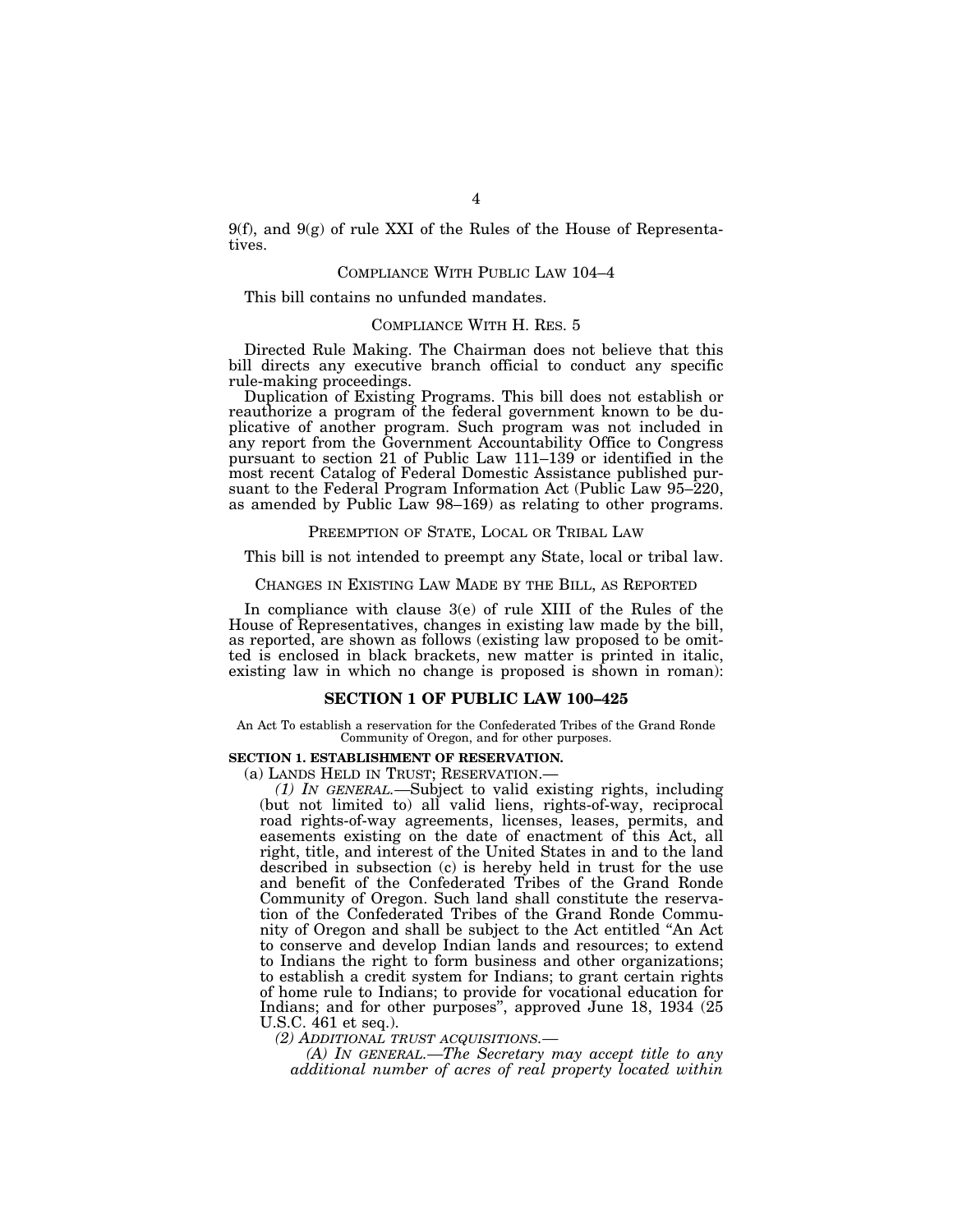*the boundaries of the original 1857 reservation of the Confederated Tribes of the Grand Ronde Community of Oregon established by Executive Order dated June 30, 1857, comprised of land within the political boundaries of Polk and Yamhill Counties, Oregon, if that real property is conveyed or otherwise transferred to the United States by or on behalf of the Tribe.* 

*(B) TREATMENT OF TRUST LAND.—All applications to take land into trust within the boundaries of the original 1857 reservation shall be treated by the Secretary as an onreservation trust acquisition.* 

*(C) RESERVATION.—All real property taken into trust within those boundaries at any time after September 9, 1988, shall be part of the reservation of the Tribe.* 

(b) TREATMENT OF RECEIPTS FROM RESERVATION LANDS.—Beginning on the date of enactment of this Act, all receipts from the lands described in subsection (c) shall accrue to the Confederated Tribes of the Grand Ronde Community of Oregon. This subsection shall not apply to receipts from timber on such lands which was removed before the date of enactment of this Act.

(c) LANDS DESCRIBED.—The lands referred to  $\left[$ in subsection (a) are approximately 10,311.60] in subsection (a)(1) are approximately *11,274.19* acres of land located in Oregon and more particularly described as:

Willamette Meridian, Oregon Township Range

| South            | West | Section      | Subdivision                                                                                                                                                                                                                 | Acres          |
|------------------|------|--------------|-----------------------------------------------------------------------------------------------------------------------------------------------------------------------------------------------------------------------------|----------------|
| 4                | 8    | 36           | $SE\frac{1}{4}SE\frac{1}{4}$                                                                                                                                                                                                | 40.00          |
| 4                | 7    | 31           | Lots 1, 2, NE $\frac{1}{4}$ , E $\frac{1}{2}$ NW $\frac{1}{4}$                                                                                                                                                              | 320.89         |
| $\overline{5}$   | 7    | 6            | All                                                                                                                                                                                                                         | 634.02         |
| $\overline{5}$   | 7    | 7            | All                                                                                                                                                                                                                         | 638.99         |
| $\overline{5}$   | 7    | 18           | Lots 1&2, NE $\frac{1}{4}$ , E $\frac{1}{2}$ NW $\frac{1}{4}$                                                                                                                                                               | 320.07         |
| $\overline{5}$   | 8    | 1            | $SE\frac{1}{4}$                                                                                                                                                                                                             | 160.00         |
| $\overline{5}$   | 8    | 3            | All                                                                                                                                                                                                                         | 635.60         |
| $\overline{5}$   | 8    | 7            | All                                                                                                                                                                                                                         | 661.75         |
| $\overline{5}$   | 8    | 8            | All                                                                                                                                                                                                                         | 640.00         |
| $\overline{5}$   | 8    | 9            | All                                                                                                                                                                                                                         | 640.00         |
| $\overline{5}$   | 8    | 10           | All                                                                                                                                                                                                                         | 640.00         |
| $\overline{5}$   | 8    | 11           | All                                                                                                                                                                                                                         | 640.00         |
| $\overline{5}$   | 8    | 12           | All                                                                                                                                                                                                                         | 640.00         |
| $\overline{5}$   | 8    | 13           | All                                                                                                                                                                                                                         | 640.00         |
| $\overline{5}$   | 8    | 14           | All                                                                                                                                                                                                                         | 640.00         |
| $\overline{5}$   | 8    | 15           | All                                                                                                                                                                                                                         | 640.00         |
| $\overline{5}$   | 8    | 16           | All                                                                                                                                                                                                                         | 640.00         |
| $\overline{5}$   | 8    | 17           | All                                                                                                                                                                                                                         | 640.00         |
| $\boldsymbol{6}$ | 8    | 1            | SW1/4SW1/4,W1/2SE1/4SW1/4                                                                                                                                                                                                   | 53.78          |
| 6                | 8    | $\mathbf{1}$ | $S\frac{1}{2}E\frac{1}{2}SE\frac{1}{4}SW\frac{1}{4}$                                                                                                                                                                        | 10.03          |
| [6               | 7    | 8            | Tax lot 800                                                                                                                                                                                                                 | 5.55]          |
| 6                | 7    | 7, 8, 17,    | Former tax lot 800, located                                                                                                                                                                                                 | 5.55           |
|                  |      | 18           | within the SE $\frac{1}{4}$ SE $\frac{1}{4}$ of<br>Section 7; SW $\frac{1}{4}$ SW $\frac{1}{4}$ of<br>Section 8; NW $\frac{1}{4}$ NW $\frac{1}{4}$ of<br>Section 17; and NE $\frac{1}{4}$ NE<br>$\frac{1}{4}$ of Section 18 |                |
| 4                | 7    | 30           | $SW\frac{1}{4}NE\frac{1}{4}$<br>3,<br>4,<br>Lots<br>SE1/4NW1/4,E1/2SW1/4                                                                                                                                                    | $[240]$ 241.06 |
| 6                | 8    | 1            | $N\frac{1}{2}SW\frac{1}{4}$                                                                                                                                                                                                 | 29.59          |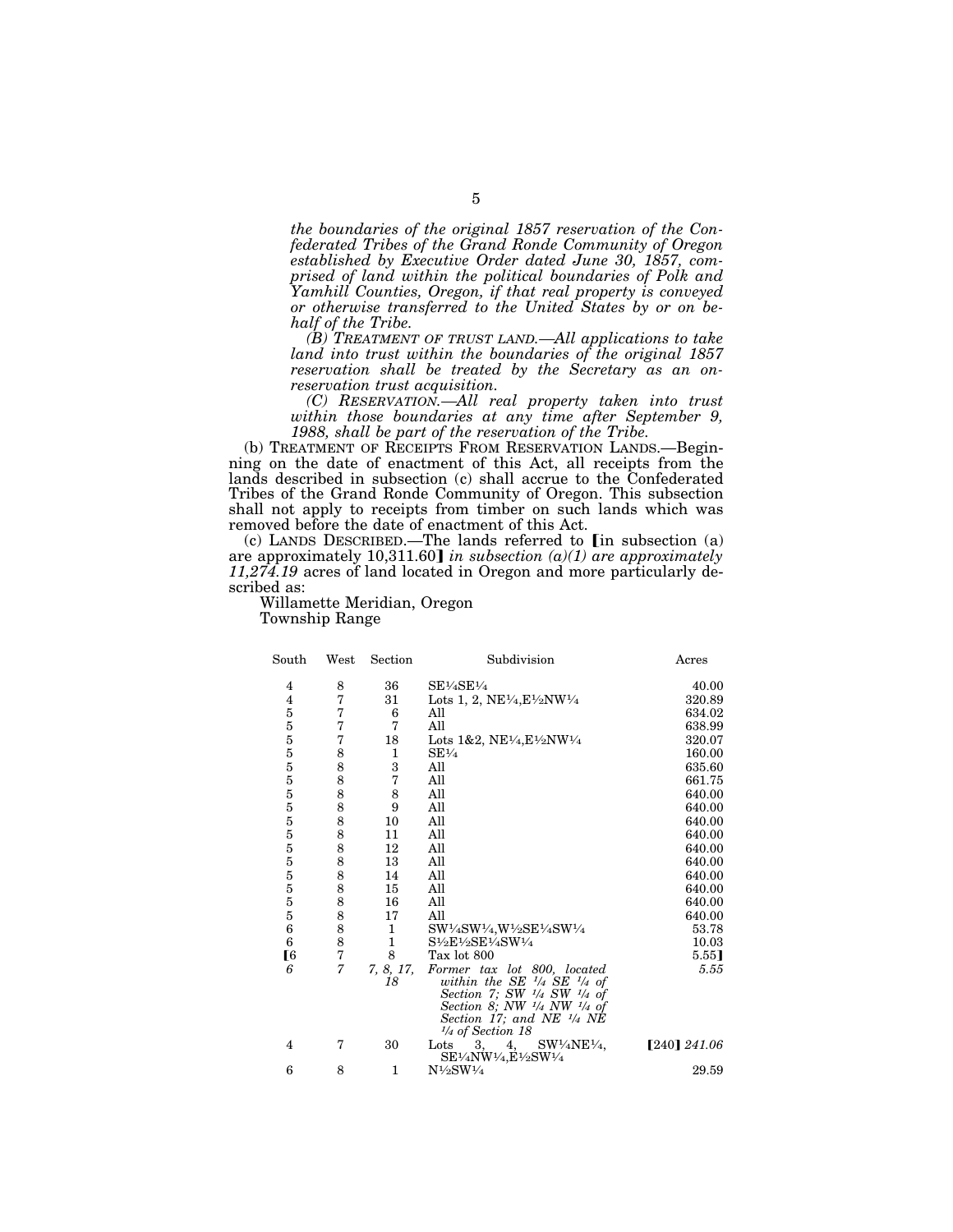| $_{\rm South}$   | West                | Section        | Subdivision                                                                                                                                             | Acres      |
|------------------|---------------------|----------------|---------------------------------------------------------------------------------------------------------------------------------------------------------|------------|
| $\boldsymbol{6}$ | 8                   | 12             | W1/2SW1/4NE1/4,<br>SE1/4SW1/4NE1/4NW1/4,<br>N1/2SE1/4NW1/4,                                                                                             | 21.70      |
| 6                | 8                   | 13             | N1/2SW1/4SW1/4SE1/4<br>W½E½NW½NW½                                                                                                                       | 5.31       |
| 6                | 7                   | 7              | $E\frac{1}{2}E\frac{1}{2}$                                                                                                                              | 57.60      |
| 6                | 7                   | 8              | SW1/4SW1/4NW1/4, W1/2SW1/4                                                                                                                              | 22.46      |
| 6                | 7                   | 17             | NW1/4NW1/4, N1/2SW1/4NW1/4                                                                                                                              | 10.84      |
| 6                | 7                   | 18             | $E\frac{1}{2}NE\frac{1}{4}$                                                                                                                             | 43.42      |
|                  |                     |                | <b>[Total]</b>                                                                                                                                          | 10,311.60] |
| 6                | 8                   | 1              | W 1/2 SE 1/4 SE 1/4                                                                                                                                     | 20.6       |
| 6                | 8                   | $\mathfrak{1}$ | N 1/2 SW 1/4 SE 1/4                                                                                                                                     | 19.99      |
| 6                | 8                   | 1              | SE <sup>1</sup> /4 NE <sup>1</sup> /4                                                                                                                   | 9.99       |
| 6                | 8                   | 1              | NE 1/4 SW 1/4                                                                                                                                           | 10.46      |
| 6                | 8                   | 1              | NE 1/4 SW 1/4, NW 1/4 SW 1/4                                                                                                                            | 12.99      |
| 6                | $\overline{7}$      | 6              | SW 1/4 NW 1/4                                                                                                                                           | 37.99      |
| 6<br>6           | 7<br>$\overline{7}$ | 5              | SE 1/4 SW 1/4                                                                                                                                           | 24.87      |
|                  |                     | 5, 8           | $SW$ <sup>1/4</sup> SE <sup>1</sup> /4 of Section 5; and<br>$NE^{-1/4}$ $NE^{-1/4}$ , $NW^{-1/4}$ $NE^{-1/4}$ , $NE^{-1/4}$ $NW^{-1/4}$ of Section<br>8 | 109.9      |
| 6                | 8                   | 1              | NW 1/4 SE 1/4                                                                                                                                           | 31.32      |
| 6                | 8                   | 1              | NE <sup>1</sup> /4 SW <sup>1</sup> /4                                                                                                                   | 8.89       |
| 6                | 8                   | 1              | SW <sup>1</sup> /4 NE <sup>1</sup> /4, NW <sup>1</sup> /4 NE <sup>1</sup> /4                                                                            | 78.4       |
| 6                | 7                   | 8, 17          | $SW$ $\frac{1}{4}SW$ $\frac{1}{4}$ of Section 8;<br>and NE $\frac{1}{4}$ NW $\frac{1}{4}$ , NW $\frac{1}{4}$<br>$NW \frac{1}{4}$ of Section 17          | 14.33      |
| 6                | 7                   | 17             | $NW^{1/4} NW^{1/4}$                                                                                                                                     | 6.68       |
| 6                | 8                   | 12             | <i>SW <sup>1</sup>/4 NE<sup>1</sup>/4</i>                                                                                                               | 8.19       |
| 6                | 8                   | 1              | SE 1/4 SW 1/4                                                                                                                                           | 2.0        |
| 6                | 8                   | $\mathbf{1}$   | SW 1/4 SW 1/4                                                                                                                                           | 5.05       |
| 6                | 8                   | 12             | SE $\frac{1}{4}$ , SW $\frac{1}{4}$                                                                                                                     | 50.8       |
| 6                | $\overline{7}$      | 17, 18         | $SW$ $\frac{1}{4}$ , NW $\frac{1}{4}$ of Section 17;<br>and SE 1/4, NE 1/4 of Section<br>18                                                             | 136.83     |
| 6                | 8                   | 1              | SW 1/4 SE 1/4                                                                                                                                           | 20.08      |
| 6                | 7                   | 5              | NE 1/4 SE 1/4, SE 1/4 SE 1/4, E<br>$1/2$ SE $1/4$ SW $1/4$                                                                                              | 97.38      |
| $\boldsymbol{4}$ | 7                   | 31             | $SE$ <sup><math>1/4</math></sup>                                                                                                                        | 159.60     |
| 6                | 7                   | 17             | NW 1/4 NW 1/4                                                                                                                                           | 3.14       |
| 6                | 8                   | 12             | NW 1/4 SE 1/4                                                                                                                                           | 1.10       |
| 6                | $\overline{7}$      | 8              | SW 1/4 SW 1/4                                                                                                                                           | 0.92       |
| 6                | 8                   | 12             | $N\!E$ $^{1}\!/\!$ $4$ $N\!W$ $^{1}\!/\!$                                                                                                               | 1.99       |
| 6                | 7                   | 7              | NW $\frac{1}{4}$ NW $\frac{1}{4}$ of Section 7;<br>and                                                                                                  |            |
| 6                | 8                   | 12             | S <sup>1/2</sup> NE <sup>1</sup> /4, E <sup>1</sup> /2 NE <sup>1</sup> /4 NE<br>$\frac{1}{4}$ of Section 12                                             | 86.48      |
| 6                | 8                   | 12             | NE <sup>1/4</sup> NW <sup>1/4</sup>                                                                                                                     | 1.56       |
|                  |                     |                | Total                                                                                                                                                   | 11,274.19  |

(d) CLAIMS EXTINGUISHED; LIABILITY.—

(1) CLAIMS EXTINGUISHED.—All claims to lands within the State of Oregon based upon recognized title to the Grand Ronde Indian Reservation established by the Executive order of June 30, 1857, pursuant to treaties with the Kalapuya, Molalla, and other tribes, or any part thereof by the Confederated Tribes of the Grand Ronde Community of Oregon, or any predecessor or successor in interest, are hereby extinguished, and any transfers pursuant to the Act of April 28, 1904 (Chap. 1820; 33 Stat. 567) or other statute of the United States, by, from, or on behalf of the Confederated Tribes of the Grand Ronde Community of Oregon, or any predecessor or successor interest, shall be deemed to have been made in accordance with the Constitution and all laws of the United States